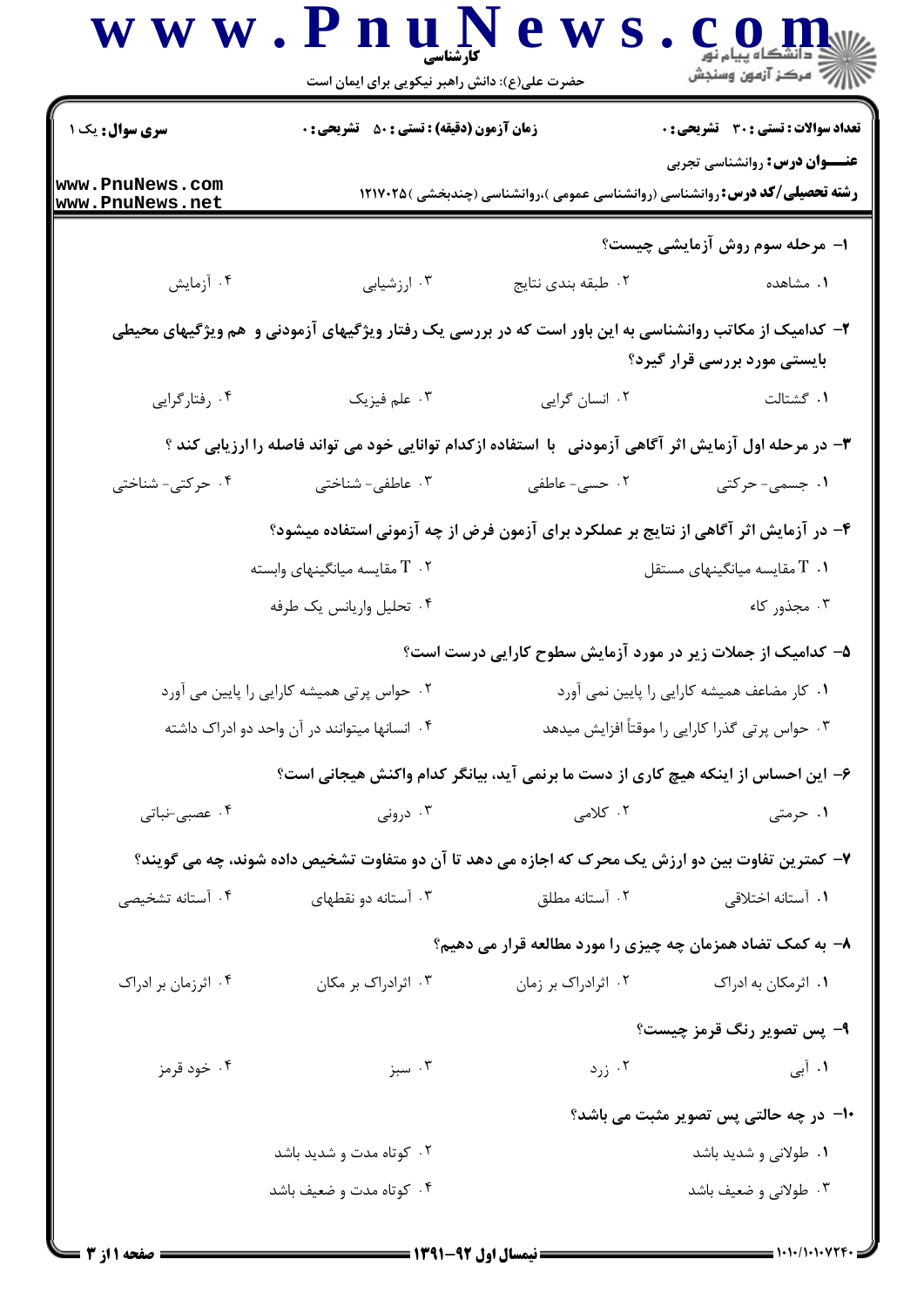|                                    | حضرت علی(ع): دانش راهبر نیکویی برای ایمان است                                                                      |                                   | ڪ دانشڪاه پيام نور<br>  /> مرکز آزمون وسنڊش                                                                                  |
|------------------------------------|--------------------------------------------------------------------------------------------------------------------|-----------------------------------|------------------------------------------------------------------------------------------------------------------------------|
| <b>سری سوال : ۱ یک</b>             | <b>زمان آزمون (دقیقه) : تستی : 50 ٪ تشریحی : 0</b>                                                                 |                                   | تعداد سوالات : تستي : 30 ٪ تشريحي : 0                                                                                        |
| www.PnuNews.com<br>www.PnuNews.net |                                                                                                                    |                                   | <b>عنـــوان درس:</b> روانشناسی تجربی<br><b>رشته تحصیلی/کد درس: روانشناسی (روانشناسی عمومی )،روانشناسی (چندبخشی )۱۲۱۷۰۲۵ </b> |
|                                    |                                                                                                                    |                                   | 11- مکمل رنگ سبز مایل به آبی چیست؟                                                                                           |
| ۰۴ صورتی                           | ۰۳ بنفش                                                                                                            | ۰۲ نارنجي                         | ۰۱ خاکستری                                                                                                                   |
|                                    |                                                                                                                    |                                   | 1۲- خطای بینایی- حرکتی با بالا رفتن سن،  مییابد.                                                                             |
|                                    | ۰۲ کاهش                                                                                                            |                                   | ۰۱ افزایش                                                                                                                    |
|                                    | ۰۴ اول کاهش و سپس افزایش                                                                                           |                                   | ۰۳ اول افزایش و سپس کاهش                                                                                                     |
|                                    | ۱۳- در آزمایش خطای مولر - لایر آزمودنی کلاً چند بار مورد اندازه گیری خطای ادراک قرار می گیرد؟                      |                                   |                                                                                                                              |
| ۰. ۶۰ بار                          | ۰ . $\lambda \cdot \lambda$ بار $\lambda \cdot \lambda$                                                            | ۴۰ .۲ بار                         | ۰۱ ۳۰ بار                                                                                                                    |
|                                    | ۱۴- در آزمایش خطای مولر- لایر چند بار پس از آنکه آزمودنی خط متحرک را با خط ثابت میزان کرد به او می گوییم مرتکب     |                                   | خطا شده است؟                                                                                                                 |
| $9.35$ بار                         | ۴۰ ۰۳ بار $\mathsf{F}\cdot\mathsf{R}$                                                                              | ۲۰ ۲۰ بار                         | ۰۱ ۲۰ بار                                                                                                                    |
|                                    |                                                                                                                    |                                   | ۱۵– در خطای بینایی- حرکتی دمور کدام پدیده زیر مورد بررسی قرار میگیرد؟                                                        |
|                                    | ۰۲ اثر مقاومت                                                                                                      |                                   | ۰۱ اثر تضاد                                                                                                                  |
|                                    | ۰۴ وابستگی متقابل حس حرکتی و شنوایی                                                                                |                                   | ۰۳ اثر هرمر شناختی                                                                                                           |
|                                    |                                                                                                                    |                                   | ۱۶- ادراک ممتد یک تصویر یا یک شیء در یک ناحیه حسی معین را چه میگویند؟                                                        |
| ۰۴ اثر مقاومت در ادراک             | ۰۳ اثر انتظار                                                                                                      | ۰۲ اثرپس تصویر                    | ۰۱ اثر تضاد                                                                                                                  |
|                                    | ۱۷– در آزمایش یادگیری از راه کوشش و خطا، آزمودنی چندبار بایستی بدون خطا و بطور متوالی مسیر ماز را طی کند تا آزمایش |                                   | قطع شود؟                                                                                                                     |
| ۰۴ ۵ بار                           | ۰۳ ۴ بار                                                                                                           | $\mathcal{F}$ . $\mathcal{T}$ بار | ۰۱ ۲ بار                                                                                                                     |
|                                    |                                                                                                                    |                                   | <b>۱۸</b> - یادگیری بدون فاصله زمانی بین تمرین ها چه نوع یادگیری است ؟                                                       |
| ۰۴ حرکتی                           | ۰۳ فشرده                                                                                                           | ۰۲ بینشی                          | ۰۱ شناختی                                                                                                                    |
|                                    | ۱۹- اگر یادگیری قبلی موجب تسهیل یادگیری بعدی شود اصطلاحا" چه می گویند ؟                                            |                                   |                                                                                                                              |
| ۰۴ انتقال                          | ۰۳ انتقال دو جانبه                                                                                                 | ۰۲ يادگيري                        | ۰۱ کوشش و خطا                                                                                                                |
|                                    |                                                                                                                    |                                   | ۲۰– در آزمایش منع بعدی متغیر مستقل کدام گزینه ذیل می باشد؟                                                                   |
| ۰۴ فهرست A و B                     | ۰۳ يادآوري فهرست A                                                                                                 | ۲. فهرست B                        | ۰۱ يادگيري فهرست A                                                                                                           |